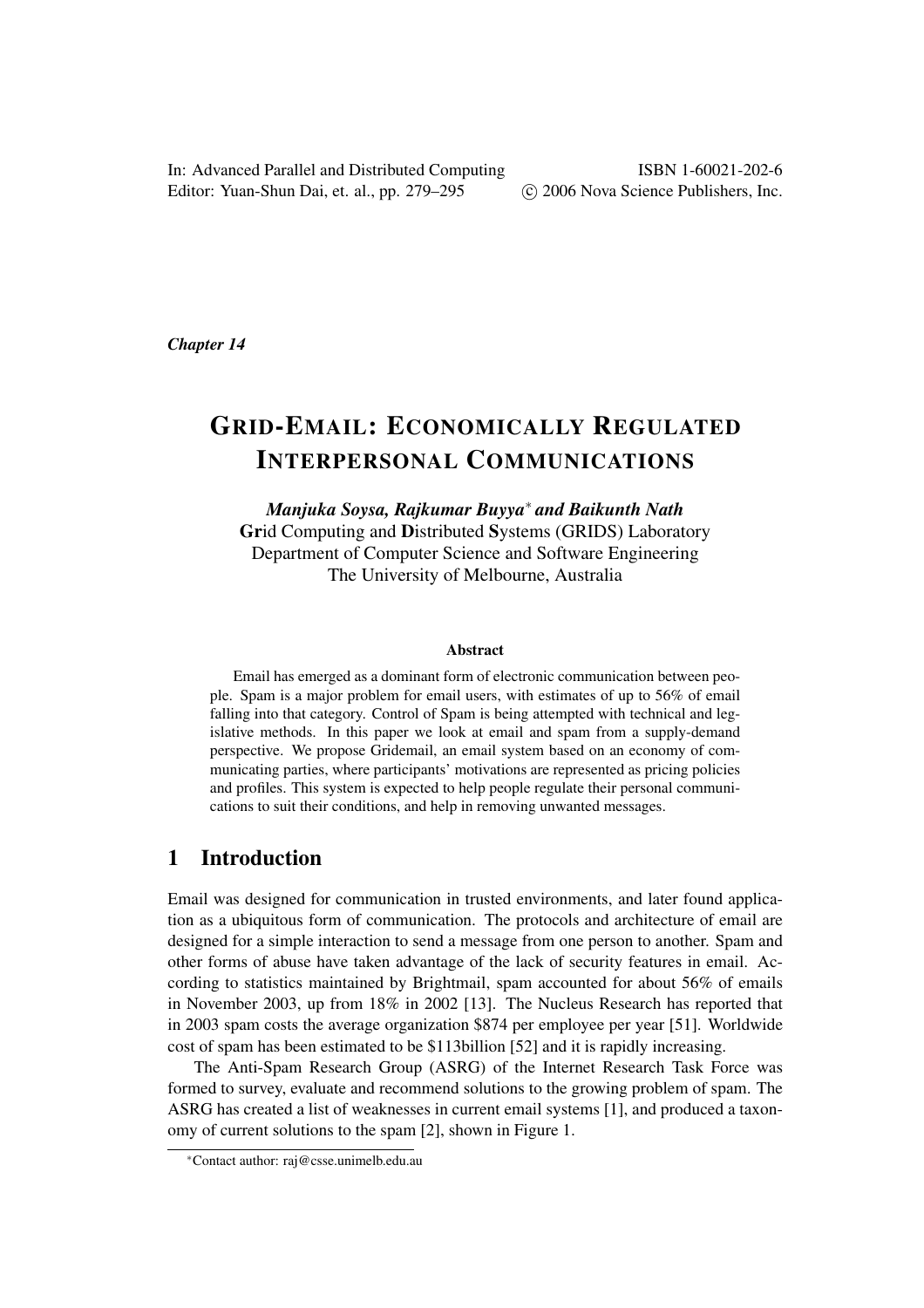The continuing problems caused by spam emails indicate that the current techniques are not providing a completely satisfactory solution. It has been recognized that effective solutions may emerge from major changes to the Simple Mail Transfer Protocol (SMTP) [3]. There have been several proposals to the Internet Engineering Task Force (IETF) for such major changes. The Adaptive Mail Delivery Protocol (AMDP) proposal [10] aims to cut spam at the source. The Trusted Email Open Standard (TEOS) proposal from the E-privacy group [11] aims to add extra security and trust features.

Anti-Spam legislation has been introduced in the USA, various European countries and Australia [19-36]. Their effectiveness on reducing spam remains to be seen [37].

### Spam Prevention Approaches - These systems aim to prevent the spread of spam messages. This includes protection systems and deterrence systems.

Spam Protection (to shield from exposure) j)

- Whitelists
	- Basic  $(1)$
- Verified  $(2)$ 
	- Authenticated sender identity (a)
	- $(b)$ Token supported
	- $(c)$ Disposable email addresses
- Challenge/Response systems -ii)
	- Basic  $(1)$
	- $(2)$ Human verification (i.e. turing tests)
- -iii) Consent Tokens (a priori consent)
	- Proof-of-work (i.e. hashcash) -(1)
	- Stamps  $(2)$
- Don't receive messages, just notification (i.e.IM2000) iv)
- Spam Deterrence Approaches (to discourage from acting)
	- j) Authentication
	- ii) Tracking
	- Non-repudiation iii)

#### Spam Detection - methods to detect spam on receiving

Human determination  $\Rightarrow$ 

j)

-ii)

- Collaborative filtering (i.e., razor) -ï)
- **System Determination** 
	- Who is it from?
	- **Blacklists**  $(1)$
	- $(2)$ Reputation systems
	- What's in it? (Content Filtering)
		- $(1)$ **Static lists**
	- Learning methods  $(2)$
	- How was it sent? iii)
		- Forged info? (i.e. reverse DNS, domain lookup, verify email  $(1)$ address on calling server, verify message on sending server, reverse MX record)
		- Envelope characteristics; delivery path information  $(2)$
		- Quantity? (i.e. DCC)  $\langle$ 3)

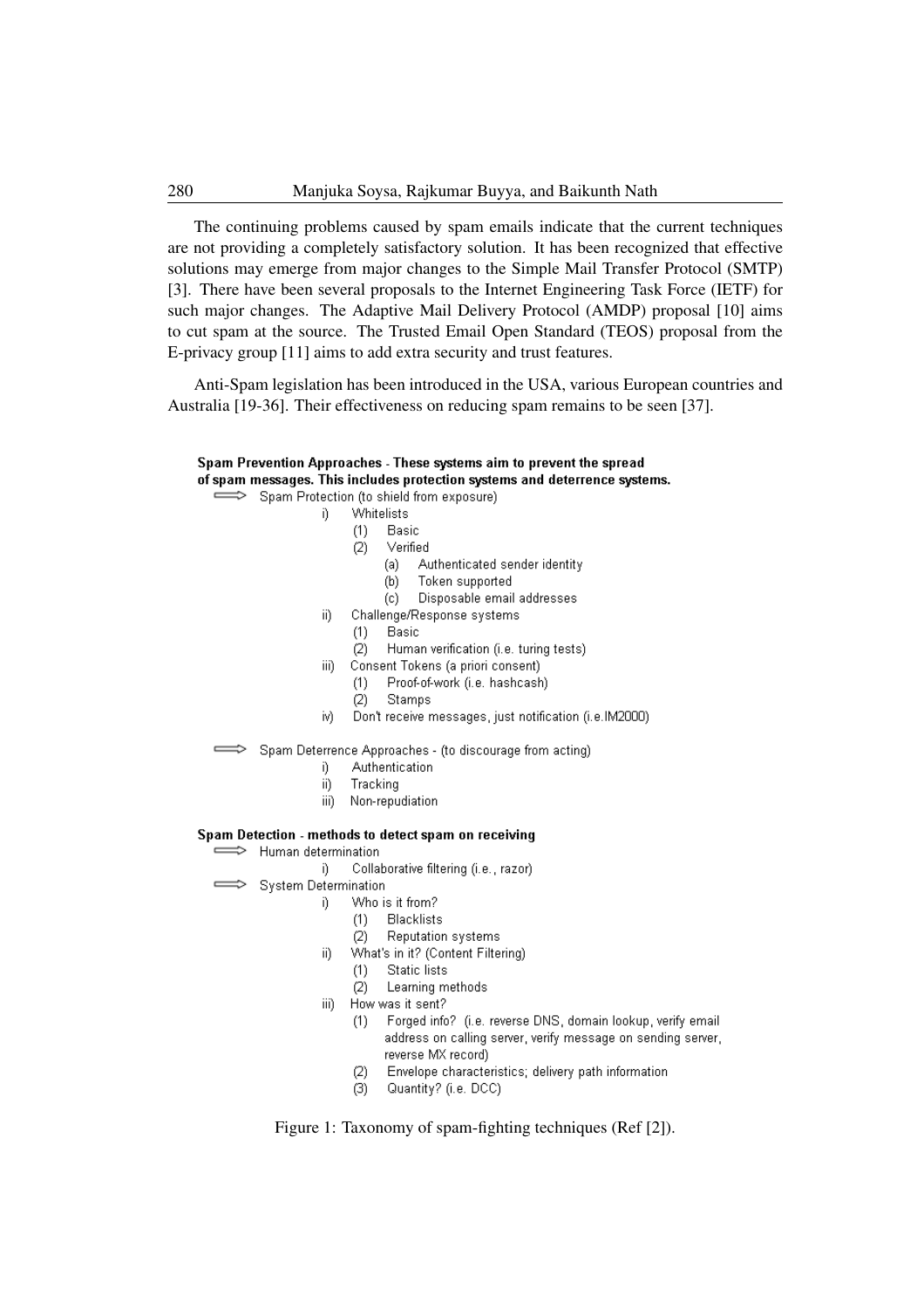### 2 The Economics of Spam

The economics of spam have been studied by several parties [7, 8, 14]. These studies show that spammers have to send millions of emails to get a sufficient return. Therefore spam is viable only due to the lack of a significant per-recipient cost for sending email. Micropayments [15], CPU cycles [9] and traffic shaping [12] have been suggested as methods for incurring a cost to the sender to discourage sending emails to a large number of recipients. CPU-cycle based systems have been used in research environments, while commercial systems are available for micropayments and traffic shaping.

The Centipaid micropayment system [15] can work as a filter that quarantines messages that do not have a payment attached, and whose senders are not in a white list. Senders of quarantined messages get a reply directing them to a web page where payments can be attached.

At its core, email provides a method of exchanging information, and email communications can be viewed as economic transactions that are subject to supply and demand behavior [14]. While the systems described above introduce an economic disincentive for sending spam, they do not attempt to provide ways to optimize the economic benefit to the sender or the recipient. This is what Gridemail aims to provide.

## 3 Rationale of Gridemail

People are motivated to send and receive messages for different reasons. Both sending and receiving parties consume resources in the exchange of information, and would therefore expect to gain something. It maybe a tangible benefit as in the case of a sale resulting from an advertisement, or an intangible benefit like goodwill gained from a greeting. With Gridemail, we want to help both parties to maximize the benefit of an exchange.

To pre-empt the possibility of being used by spammers, we want a system that will support significant per-recipient costs. A person wanting to send multiple messages on such a system, will want to maximize the return on the resources spent.

A recipient, who spends valuable time in reading messages, would like to maximize the benefit by reading only relevant or important messages. Current solutions provide minimal control to the recipient to differentiate and choose the messages being received.

When resources such as storage or internet services are placed on a network, measures are put in to control access to the resources. Quality of Service (QoS) and Classes of Service (COS) are used to differentiate users and provide services in a selective way.

Therefore it is only natural to consider the time and mental effort of a recipient as a valuable resource, the use of which has to be regulated. However, neither quality of service nor congestion was a consideration in the design of SMTP, as initially it was used as a medium of communication between trusted parties. Other end-user messaging technologies (fax, SMS) largely rely on a single charge to provide some economic control. Essentially each messaging system provides a single class of service, leaving the recipient open to abuse or overload if the class is not secure or the price is too low.

The Gridemail framework described in this paper allows users to specify differentiated classes of service, each with its own policies. Each class of service represents the users'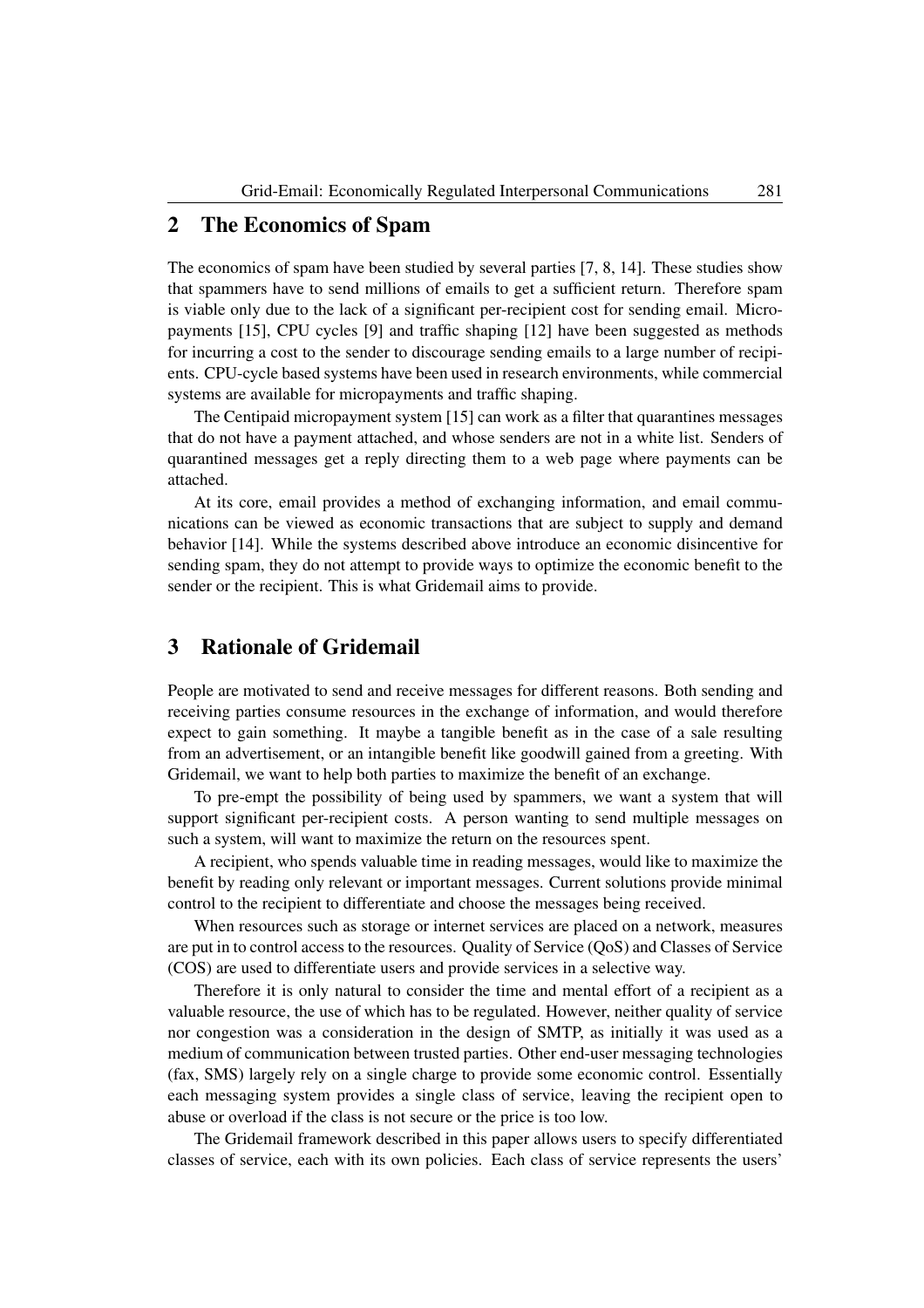policy and conditions for processing a certain type of message. The sender has to select a class of service suitable for a given message, and then satisfy the conditions to use it.

Gridemail is not merely a spam fighting technique. It is a system that provides a framework to manage all personal message-based communications. Considering trends towards unified messaging and pervasive computing, different levels of QoS for messaging is likely to be a requirement for future applications. People have an increasing number of communication channels available, each with different qualities. Without a framework like Gridemail, managing and preventing abuse in each channel separately becomes a time consuming task for individuals.

### 4 Related Areas of Research

The techniques proposed in Gridemail have some similarities to congestion control and customer classes principles. This area has been widely researched since 1969 [5, 16-18], using queuing theory and models, for application in controlling access to limited resources. Economic methods for regulating access to distributed resources are a related area receiving current attention [45].

Adopting such techniques to personal communication systems present some challenges. The behavior of a person providing a service is significantly different from that of a networked machine. Modeling of the proposed system has to take into account these differences.

Access patterns of a network resource can be measured easily using the logs. Usage patterns of e-mail are harder to measure due to privacy considerations, and also tend to vary largely from person to person. Assumptions have to be made about behavior patterns when modeling the system.

### 5 Quality of Service Factors

The major measures of QoS, applied to an end-user messaging service are described below. Some are derived from QoS factors for webservices described in [4].

- Availability: The availability of the user to receive messages at a given time.
- Accessibility: Accessibility of service to different senders.
- Integrity: Level to which integrity of a message data and delivery status are maintained.
- Performance: Latency of delivery and processing (maximum delivery time, etc).
- Reliability: Degree of being capable of maintaining the service and service quality. The number of failures per month or year represents a measure of reliability of a Web service. In another sense, reliability refers to the assured and ordered delivery for messages being sent and received by service requestors and service providers.
- Flexibility: Extent to which support is provided for rules, compliance with standard related to message types, content and formats.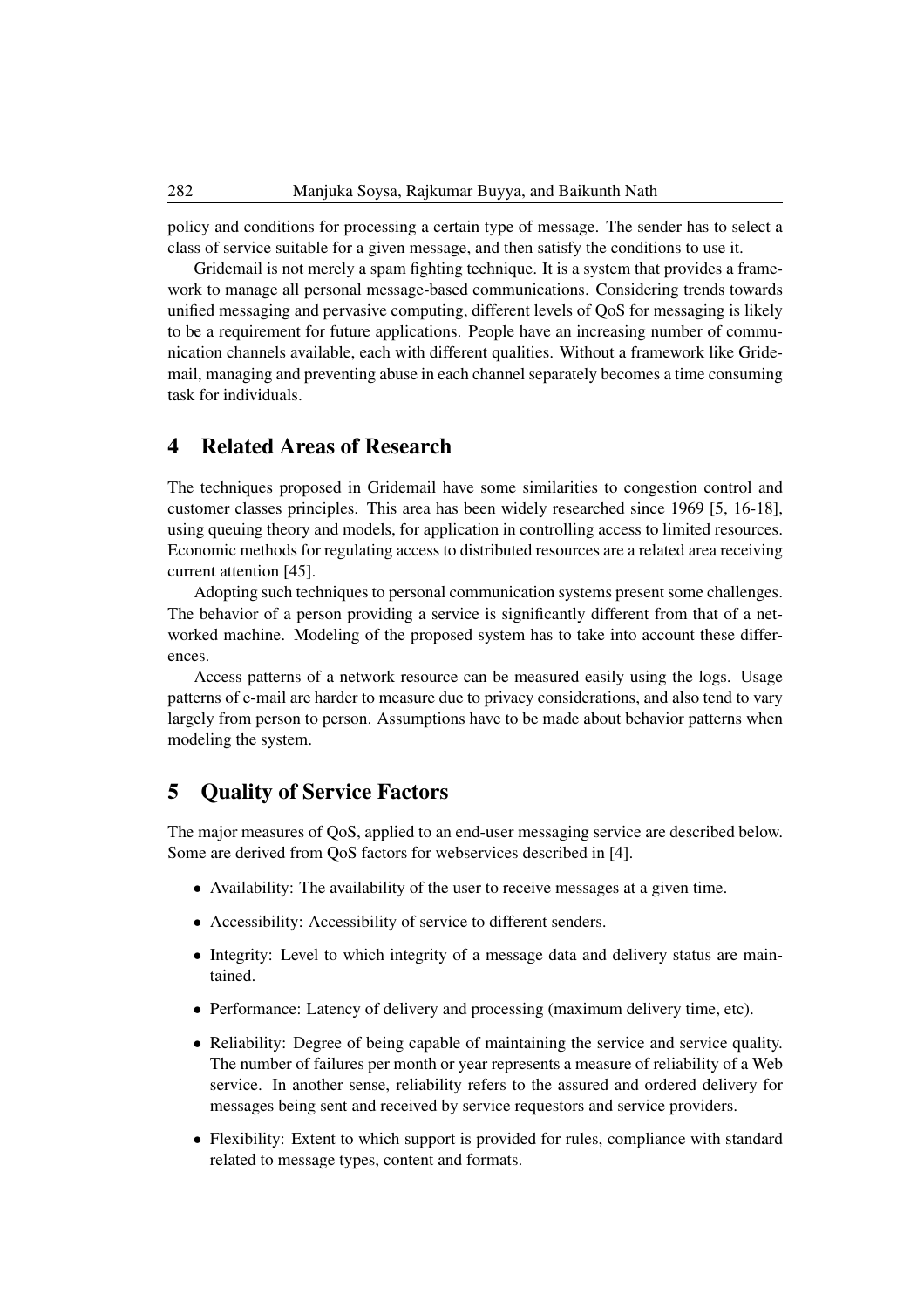- Security: Security is the quality aspect of the service of providing confidentiality and non-repudiation by authenticating the parties involved, encrypting messages, and providing access control. The service provider can have different approaches and levels of providing security depending on the service requestor.
- Recipient Properties: Properties of the recipient that affect the ability process the message, such as interests, areas of expertise, trust and reputation.

The above QoS factors can be provided in different layers including Network, System, Channel and User layers. Issues related to QoS factors in the Network layer are beyond the scope of this paper. System layer refers to QoS factors that are provided by the Gridemail software. Device QoS refers to inherent properties of the Channel and device used to read messages. User QoS refers to properties and behavior of the user processing the messages.

The configuration task in setting up Gridemail for a recipient involves defining different classes of service and their policies. Each may have different mixes of QoS in the different layers. Gridemail will direct received messages to different channels depending on the class of service chosen by the sender, and the policy configuration of the recipient.

### 6 High-Level Architecture of Gridemail

The main components of the Gridemail system are illustrated in Figure 2. A person who wants to send a message composes the message and chooses a profile for the message. The message is then transmitted to the Gridemail Sender Service, which is an internet service located at an ISP or corporate network. After negotiating a suitable class of service, the message is transferred to a queue in the Receiver Service, where it is held until sent to the browsing application.

### Sending Application:

The Sending Application may execute on a phone, desktop computer, or some other device with Internet connectivity. This application is used to compose the message. Depending on the device, the application may have varying capabilities for creating different types of content. Once the message is composed, the sender has to specify a Recipient and a Profile. The Recipient may be specified by providing the equivalent of an email address. The Profile indicates the QoS requirements of the message. The Sender can select from pre-defined Profiles (that reside in his Messaging Service or Device), use a default Profiles of the Recipient, or create a custom Profile. The profile may contain information related to the sender's valuation of message in terms of parameters such as budget that he/she is willing to invest for posting it.

### Sender Service:

The Sender Service and Receiver Service may be components of a single Messaging Service. They are explained separately because they play different roles when sending or receiving. The Sender Service has an queue that holds a sender's message until it is transferred to the Receiver Service. The Policy Negotiation Agent is responsible for contacting the Receiver Service, negotiating a suitable class of service, security and payment requirements, and then transferring the message. Any problems should be reported back to the Sending Application.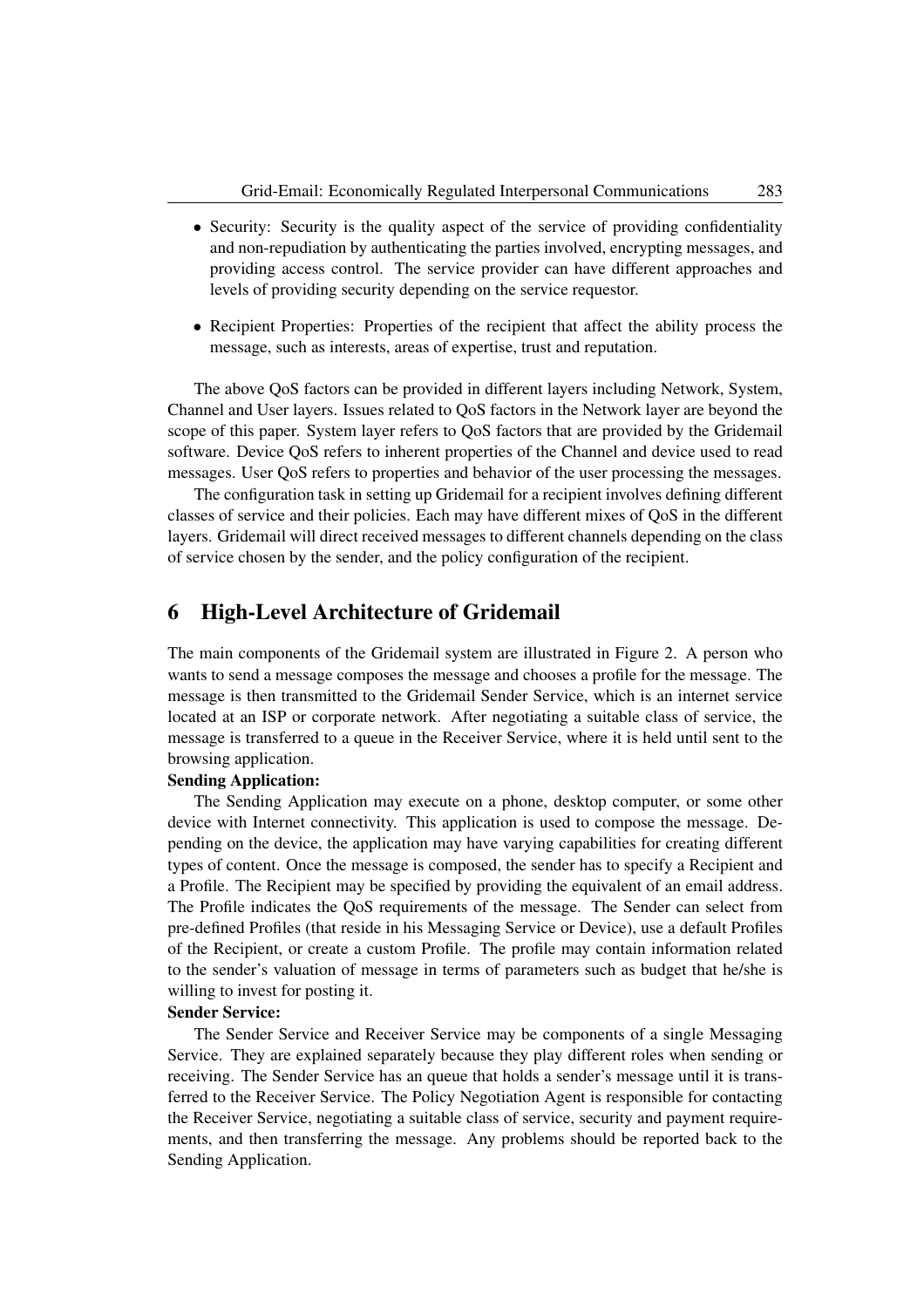

Figure 2: High-level architecture of Gridemail.

#### Receiver Service:

The Receiver Service implements the queues for different classes of service. These queues hold incoming until transferred to the recipient's browsing application. For some classes of service, a alert message may also be sent to inform the arrival of a message. The Policy Service component is responsible for specifying availability and pricing for the QoS requirements specified by the Sender Service.

#### Security Service:

Some classes of service will require authentication of the Sender. A Certification Authority may act as a third party to authenticate the Sender.

#### Payment Service:

In cases where the Receiver Service specifies a price to be paid for queuing a message, the payment can be made through this third party service.

### Browsing Application:

The Browsing Application is a mail browser running on an internet connected device. This will pull messages from the relevant queue, and allow the recipient to process its content. This application will also act as the storage for offline browsing of messages.

### Alert Application:

Some classes of service will need urgent notification when a message is received. In these cases, an alert may be sent to an Alert Application on a high-availability device such as a mobile phone. The message remains in the queue until it is sent to the Browsing application later.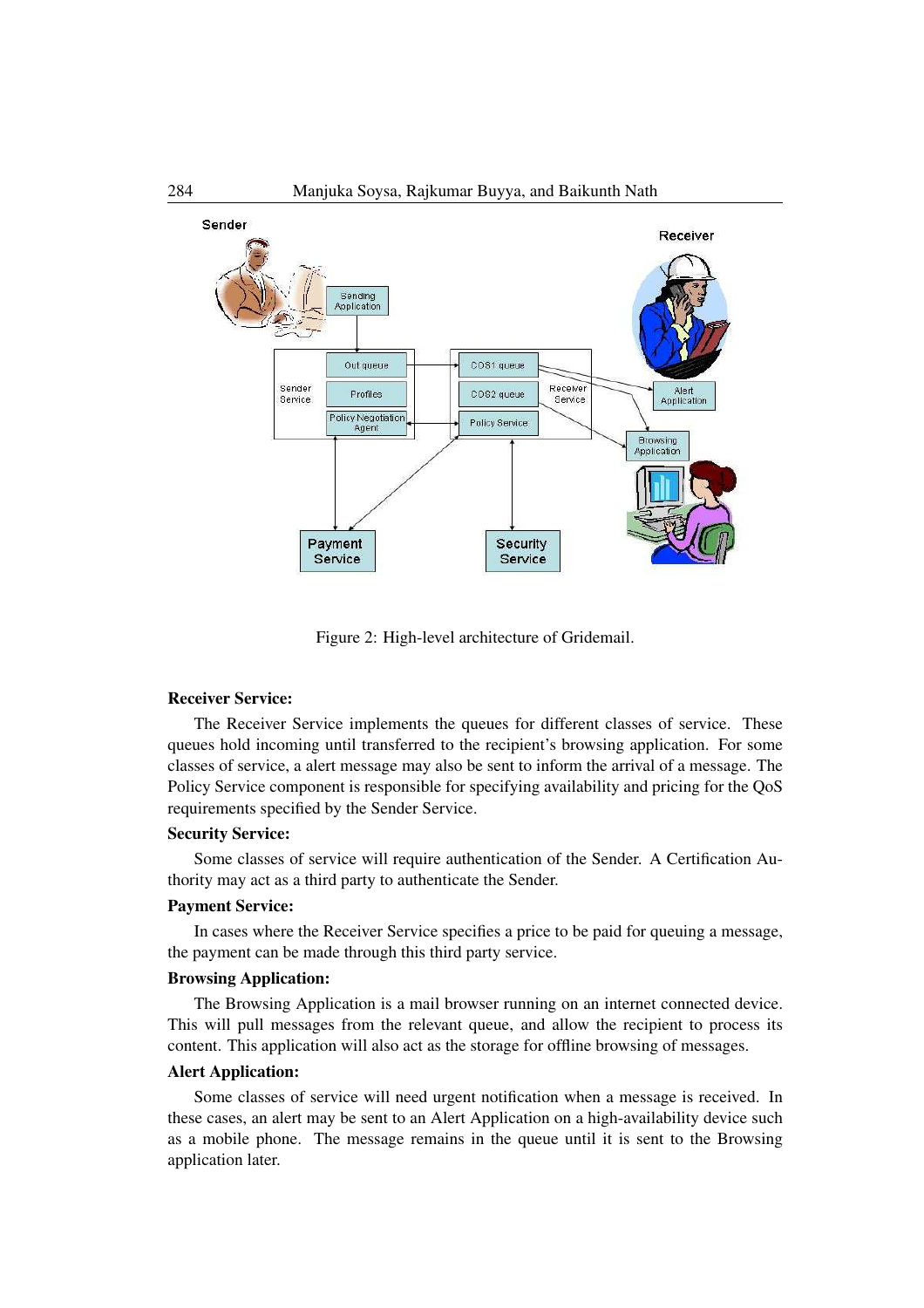### 7 Gridemail Operational Model

The activity flow of Gridemail will vary depending on whether person to person, bulk, or automated messaging is taking place. Figure 3 illustrates the activities involved in person to person communication.



Figure 3: Activity flow for using person to person communication.

The basic steps for a person to send a message are:

- 1. The sender has to compose a message using the sending application.
- 2. The sending application transfers the message to his messaging service, and specifies the recipient and a profile for the message.
- 3. The Sender Service contacts the Receiver service, and looks for a class of service suitable for the message profile.
- 4. The Receiver Service specifies price and availability for the selected class of service.
- 5. The sender's service checks whether the price is within the profile's limit, and if so, a payment is attached.
- 6. The message is sent with the payment.
- 7. The Receiver Service verifies the payment.
- 8. The Receiver Service verifies the identity of the sender.
- 9. Sender's service provides feedback to the sender's device.
- 10. Depending on the class of service selected, the Receiver Service may push the message to the receiver's device, or keep it till the message is retrieved.
- 11. A verification or rejection message is sent to the sender's device.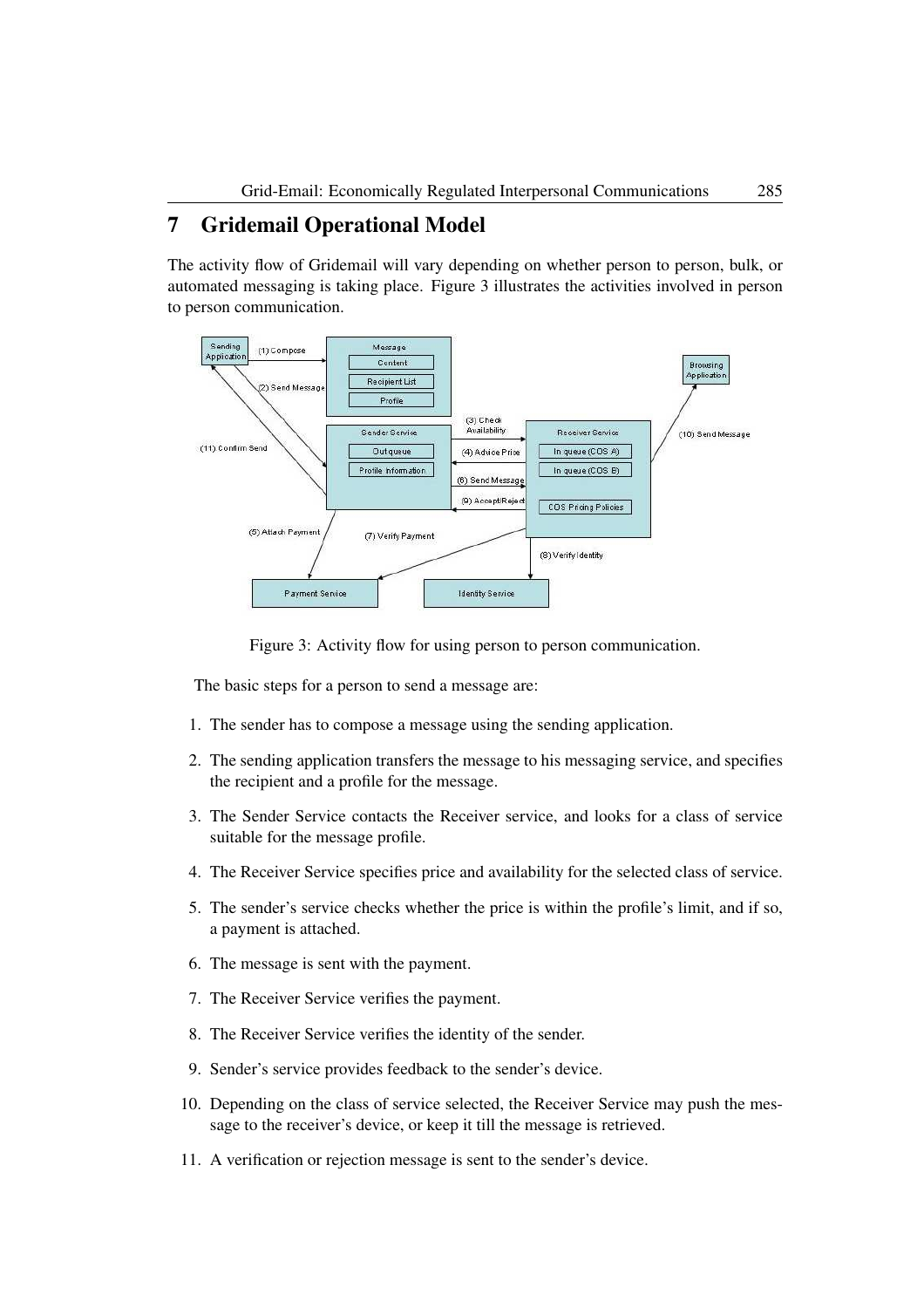In addition to monetary payments, different scoring functions may be used:

- Score based on source points if it is from a friend, business partner, etc.
- Score based on a reply-paid stamp points if it contains a stamp which indicates the recipient is expecting the mail
- Score based on format points if it is in a certain format that helps automated processing (e.g. an ICAL message requesting an appointment)

It should also be noted that rejecting messages happens in conventional email only when the Inbox of a recipient is full. It is a physical resource restriction, fundamentally different from a pragmatic decision based on a recipient's ability to process messages. The sender's messaging service has to provide feedback to the sender when the message can not be sent immediately. Automatic re-tries may be an option.

### 8 Modeling Gridemail

Analysis of the Gridemail model is necessary to show how it provides a benefit compared to conventional email. The benefit can be measured from sender, recipient, intermediary, or social viewpoint. The definition of benefit can also vary with the scenario.

One usage scenario is where a sender wants to maximize the economic return which may occur on the recipient reading the message. This scenario is relevant to advertisements, bulletins and newsletters. When there is no per-recipient cost, the optimal solution is to send to as many recipients as possible. This is where spamming originates. When a significant per-recipient cost is put in place, the optimal solution will be to select the recipients that are most likely to respond.

From an interpersonal communication viewpoint, the aim of Gridemail is to regulate communications in a way that is beneficial to both senders and receivers. Most of the benefit gained will have intangible properties such as goodwill or knowledge. We will not consider the monetary value of any payments as a benefit, as payments are used purely for regulation. Different combinations of benefits to the sender or receiver are illustrated in Figure 4. Messages can be placed anywhere in the graph.

As each message arrives, the recipient's policy may accept, reject, or conditionally accept the message (based on payment of a charge). The set of messages waiting to be processed when the user logs in next time is a result of a sequence of decisions made according to the recipient's policy. We want to study possible policies which select messages that maximize the benefit to the recipient.

A variation of the above problem describes the job-shop decision model [49]. The objective is to find an optimal policy for accepting or rejecting jobs. The optimal policy will maximize the long-term profit by selecting jobs according to the job's characteristics. Jobs are processed immediately, hence accepting a job makes an immediate time commitment. In Gridemail, the decision to accept a message makes a future time commitment, and also reduces the time available to commit for subsequent messages.

Let us consider a limited time interval  $(0, x)$ . During this time interval, a person has to choose between reading from k available messages and performing from j other tasks. The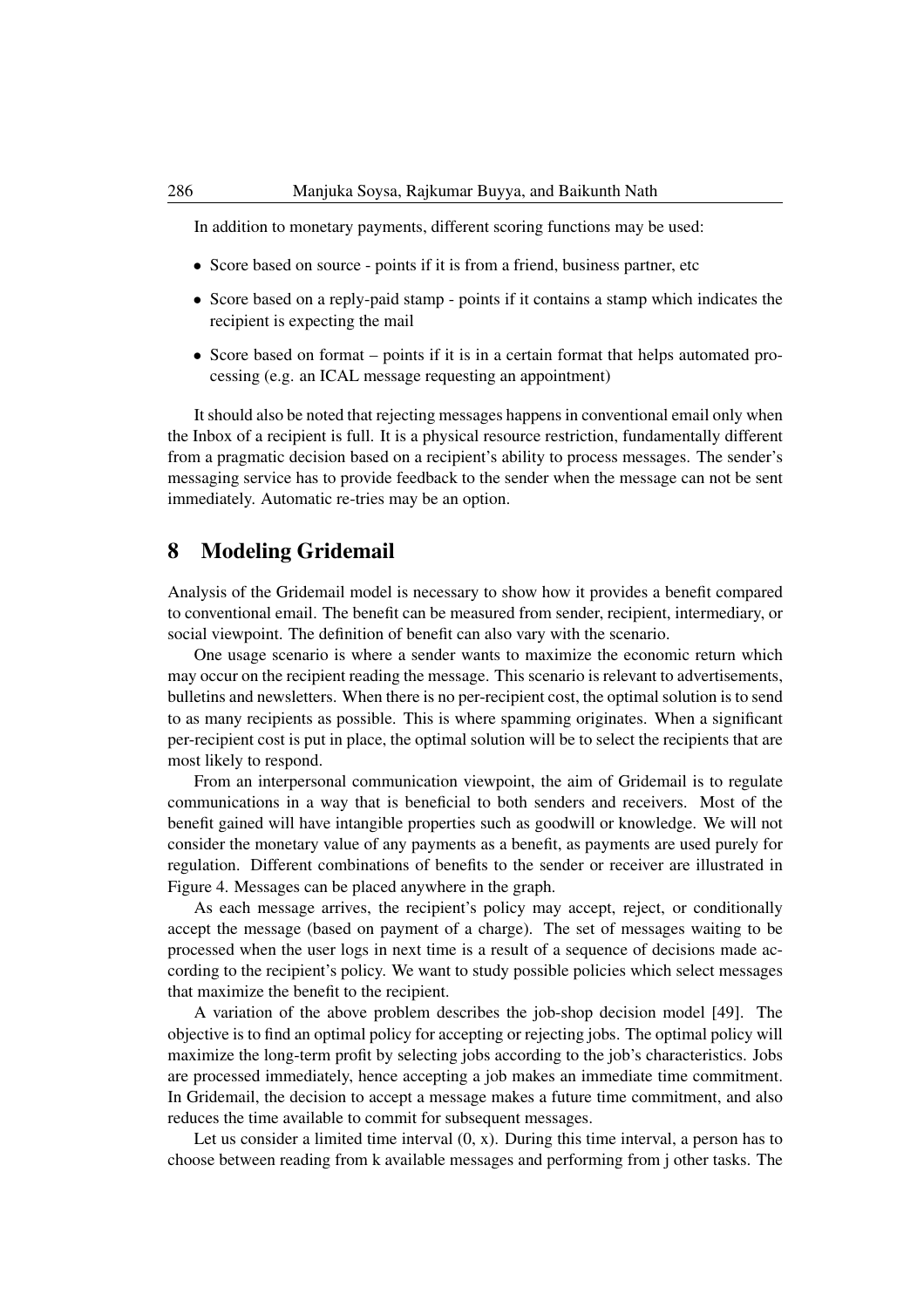

Figure 4: Classification grid for different types of messages.

benefit and time taken for reading messages or doing tasks is illustrated in Figure 5. Each message or task is shown as a rectangle, where the horizontal dimension represents the time taken to process the message or perform the task. The area of the rectangle represents the net benefit. To make the problem interesting, the time interval (0, x) has to be too short to complete all tasks and read all messages with a net benefit.

The optimal solution in this scenario is to choose messages and tasks with the highest benefit rate sufficient to cover the whole interval, as shown in Figure 6.

If the arrival pattern of messages is known initially, and a probabilistic model is available for the benefits and times, decisions can be made following the principle of maximum expected utility [46, 47, 48]. The above solution assumes such information is available. However, that assumption can not be made initially in a real-life situation.

Probabilistic models of the benefits and processing times for messages can be built over time. These models will provide distributions for the benefit and processing time for a message as a function of the message properties such as sender, size and content, class of service, etc. Creating such models is discussed further in the next section.

We will first study policies that are not pricing dependant. The simplest policy is to accept any message. We will use the following parameters for analysis:

- 1. Messages arrive with exponential inter-arrival times
- 2. The benefit and reading time of messages are independent and follow normal distributions. Mean time for reading is 3 minutes, and the mean benefit rate is 5 units per minute.
- 3. The user logs in every 5 hours to check for messages, and reads all messages.
- 4. The user has 15 minutes allocated exclusively for reading. If the time to read runs over that, she has to give up other tasks that have benefit rates of 10 units per minute.

If the arrival rate of messages is  $\lambda$  per minute, the number of expected messages in 5 hours is 300λ. The expected time taken to read messages will be 900λ. As long as this time is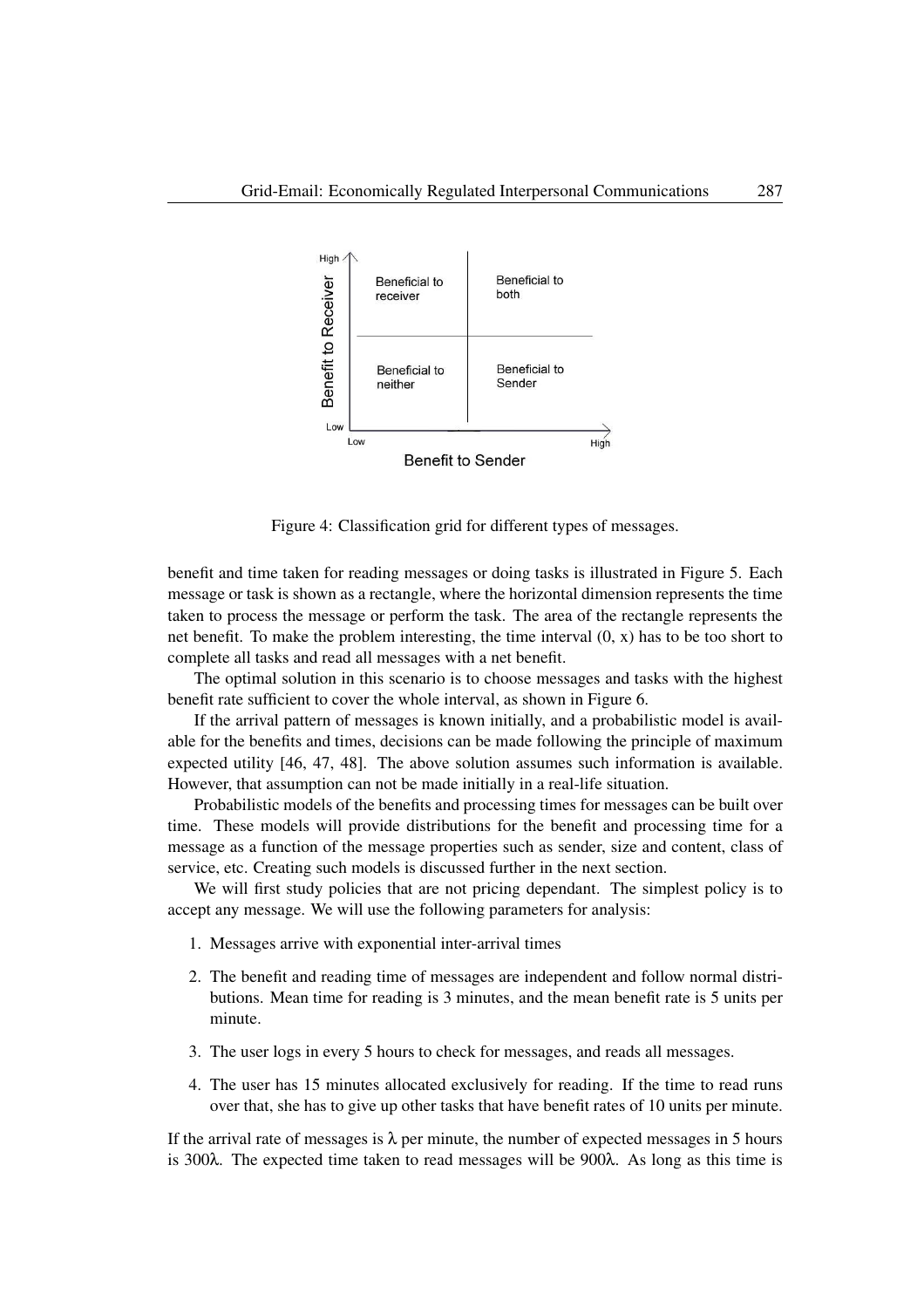less than 15 minutes (i.e.  $\lambda$  < 1/60), the expected net benefit will be 4500 $\lambda$ . After the total reading time exceeds 15 minutes, the net benefit will be  $4500\lambda - 10(900 \lambda - 15)$ .

Another simple policy is one which accepts messages until the expected time taken for reading messages is 15 minutes, and then rejects any subsequent messages. This policy will need a probabilistic model of how long each message will take to read. Like before, the expected net benefit will be 4500 $\lambda$  as long as  $\lambda \le 1/60$ . Then it will remain at the same level as at  $\lambda = 1/60$ . The variation of expected net benefit with the arrival rate is shown in Figure 7.

A major problem with the above policies is that they would not inherently prevent spam or unimportant messages getting through. They might be acceptable when there is a favorable distribution of messages, but if there is a bias towards low value messages their performance will degrade.

Next we will consider policies that use some pricing controls. The simplest pricing policy is to have a fixed price for all messages. This policy is employed in micropayment systems that are currently available. Since they are effective in preventing spam messages getting through, they will be more robust than the two policies described before.

A policy based on pricing can regulate message acceptance in several ways. One way is to increase or decrease the price so that equilibrium is reached at a desirable level for the recipient. Limits on the expected processing time can optionally be used as in previous policies. Congestion pricing is slightly more complicated policy, where the price is increased with the number of messages already waiting to be processed. Congestion pricing may be used without any limits on the expected processing time, as it will increasingly restrict acceptance rates.

The only safe assumption we can make about a sender is that he will be willing to pay more for message that benefit him. The recipient's benefit may not be a primary concern. If the only objective of the recipient is to maximize her benefit, a simple pricing policy is effective only when there is a direct relationship between the benefit to the sender and benefit to the recipient. If there is such a relationship, increasing the price can increase the expected benefit of accepted messages, as illustrated in Figure 8. Increasing the price (moving the vertical line to the right) will filter out messages that are less beneficial to the recipient and the sender.

In reality there are messages that are beneficial mostly to the sender that recipients may want to or are obliged to read. An example would be a lecturer answering queries from students. There are other messages that are beneficial mostly to the recipient. Pricing policies may discourage the sender from sending such messages. The effect of pricing control on such relationships is shown in Figure 9. Increasing the price filters out messages that are beneficial only to the recipient.

In Gridemail this problem is approached by having Classes of Service. Each COS can be used to regulate messages of a particular benefit characteristic. As illustrated in Figure 10, COS1 defines a class that delivers messages that are beneficial mostly to the receiver. Only trusted senders will be allowed to use this class of service. COS2 defines a class that delivers low benefit to the receiver. Pricing can effectively regulate messages in this class. COS3 represents another possible class that represents messages that are beneficial to the receiver and possibly to the sender. This class can represent useful communications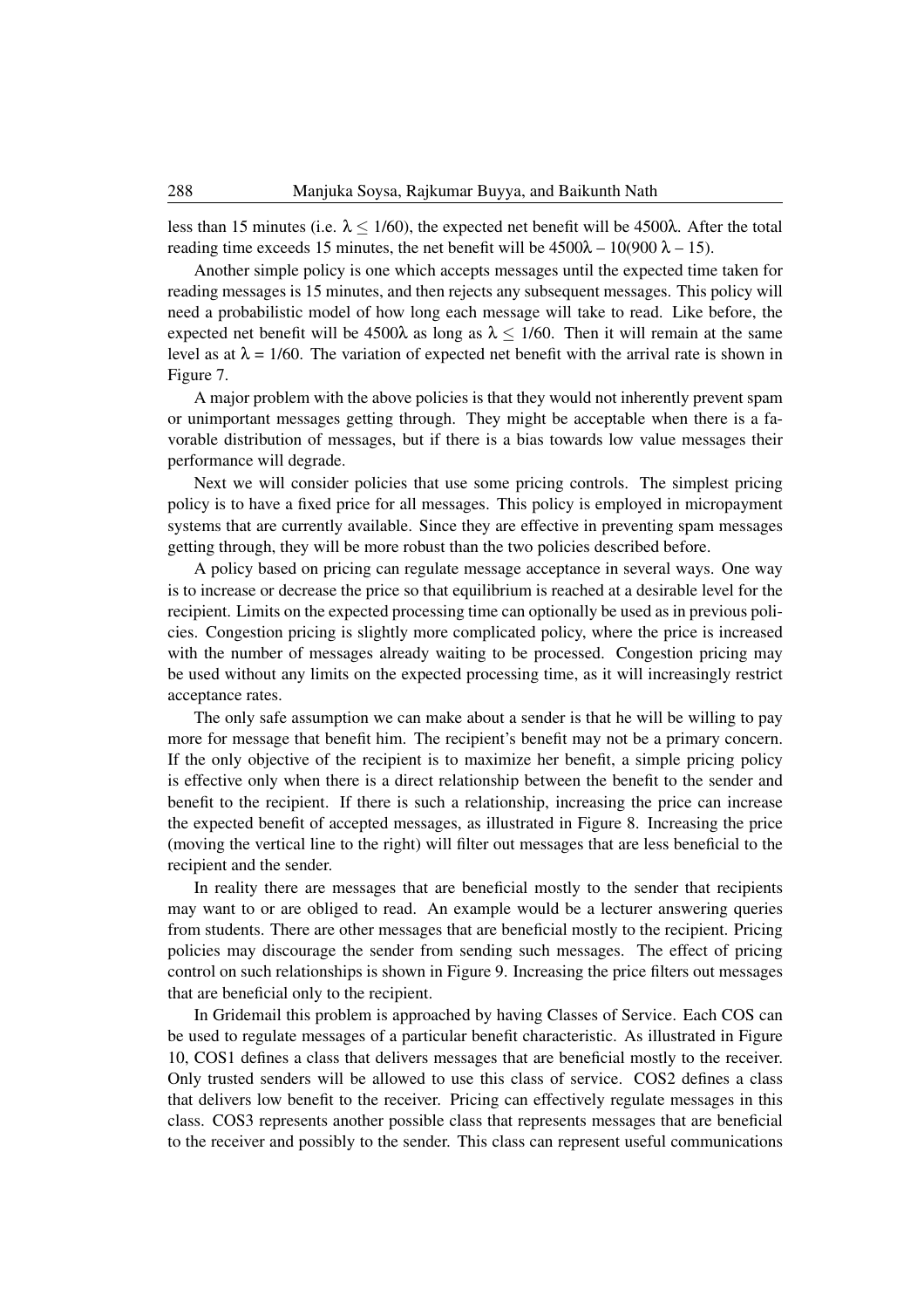

Figure 5: Illustration of benefit in reading mail or doing other tasks.

between friends. A loose form of congestion pricing may be used to regulate messages in this class.

### 9 Implementation Strategy for Gridemail

As described in the previous section, probabilistic models of the time taken to read messages are needed for some control policies. The time taken to process a message is roughly how long the message is viewed by the user, and can be measured by the browsing application. If there is a correlation between known properties of the message (such as the size and source) and the time taken, statistical analysis can be used to build a model.

There are various technical and social factors to consider when implementing Gridemail. From a technical perspective it would be ideal to start from a clean slate and develop all the infrastructure and protocols. From a social perspective, people and corporations already have a lot of practices and infrastructure in place already, and would be more likely to accept solutions that work with them.

The changes to implement Gridemail have to be minimized at the sender and recipient interfaces. An application similar to mail browsers can be used as the interface for composing and browsing messages. The Receiver service can also implement a message storage service, and the Post Office Protocol can be used largely unchanged to browse messages on the storage.

If changes are to be minimized, all infrastructure including SMTP servers can be used as is. However that will mean QoS selection and negotiation will have to be done manually by the sender. Payments and QoS selections can be specified in mail attachments created by accessing the Receiver Service through a web browser or a special application. These time consuming steps can be avoided by adding a QoS negotiation stage into SMTP so that it can act as the Sender Service or the Receiver Service as described in this paper. There will be no allowance for relaying, as messages are transferred directly from the Sender Service to Receiver Service.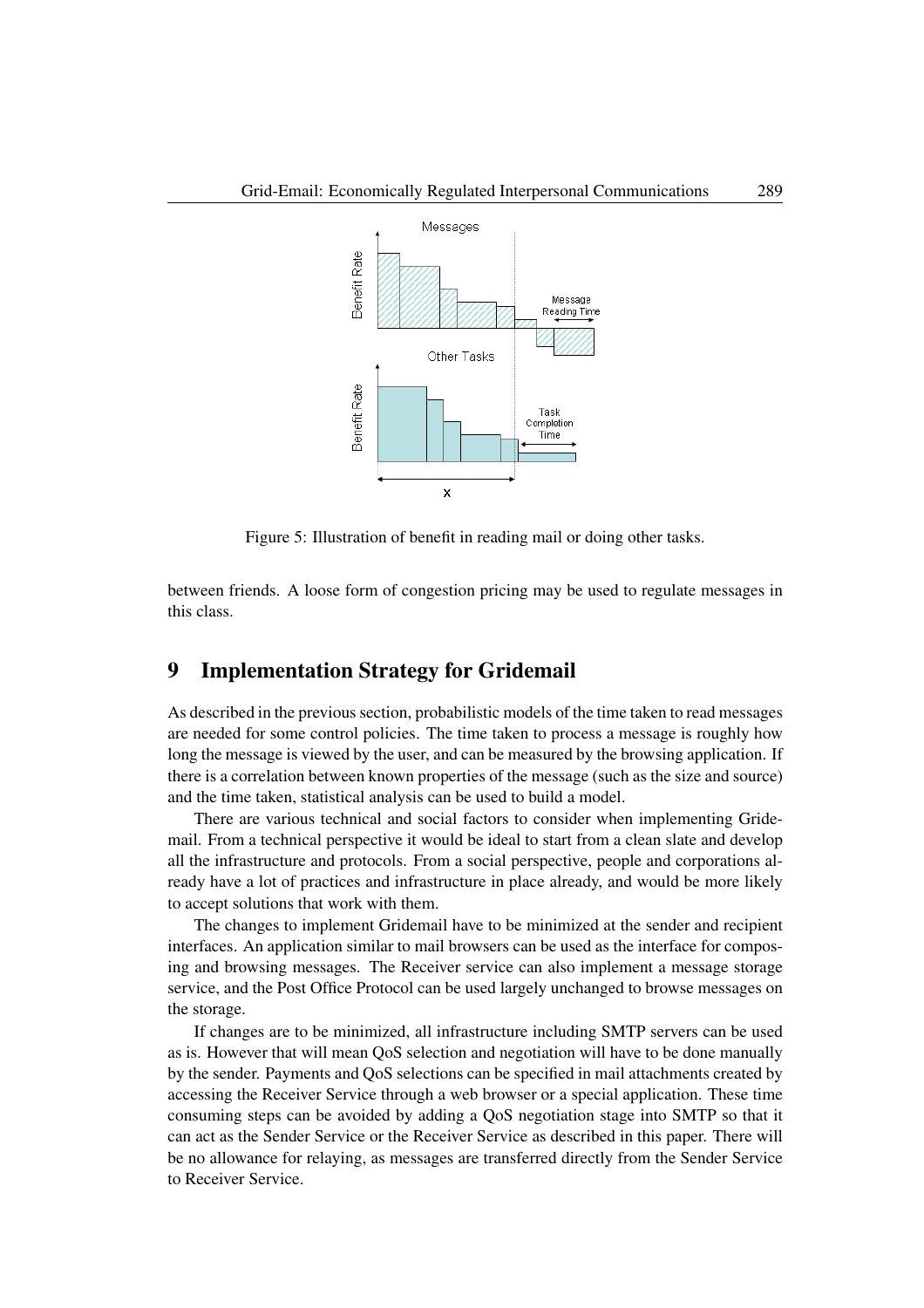

Figure 6: Illustration of maximizing total benefit.



Figure 7: Variation of net benefit with arrival rate.

The Payment and Security services can utilize existing infrastructure. We plan to use Gridbank [50] to implement the Payment Service.

The effect of QoS negotiation on the performance will be significant. This will have to be balanced against the reduction of unnecessary traffic.

### 10 Summary and Future Work

This paper presented an overview of Gridemail - a framework that overcomes problems in conventional email systems by regulating messages through economic methods. Policies based on pricing and quality of service has been suggested as effective control mechanisms.

We have discussed the concept of benefit of reading a message. However the policies discussed in this paper do not depend on a measurement or model of benefit. Such a model may possibly be built with feedback from the user and used as part of the policies.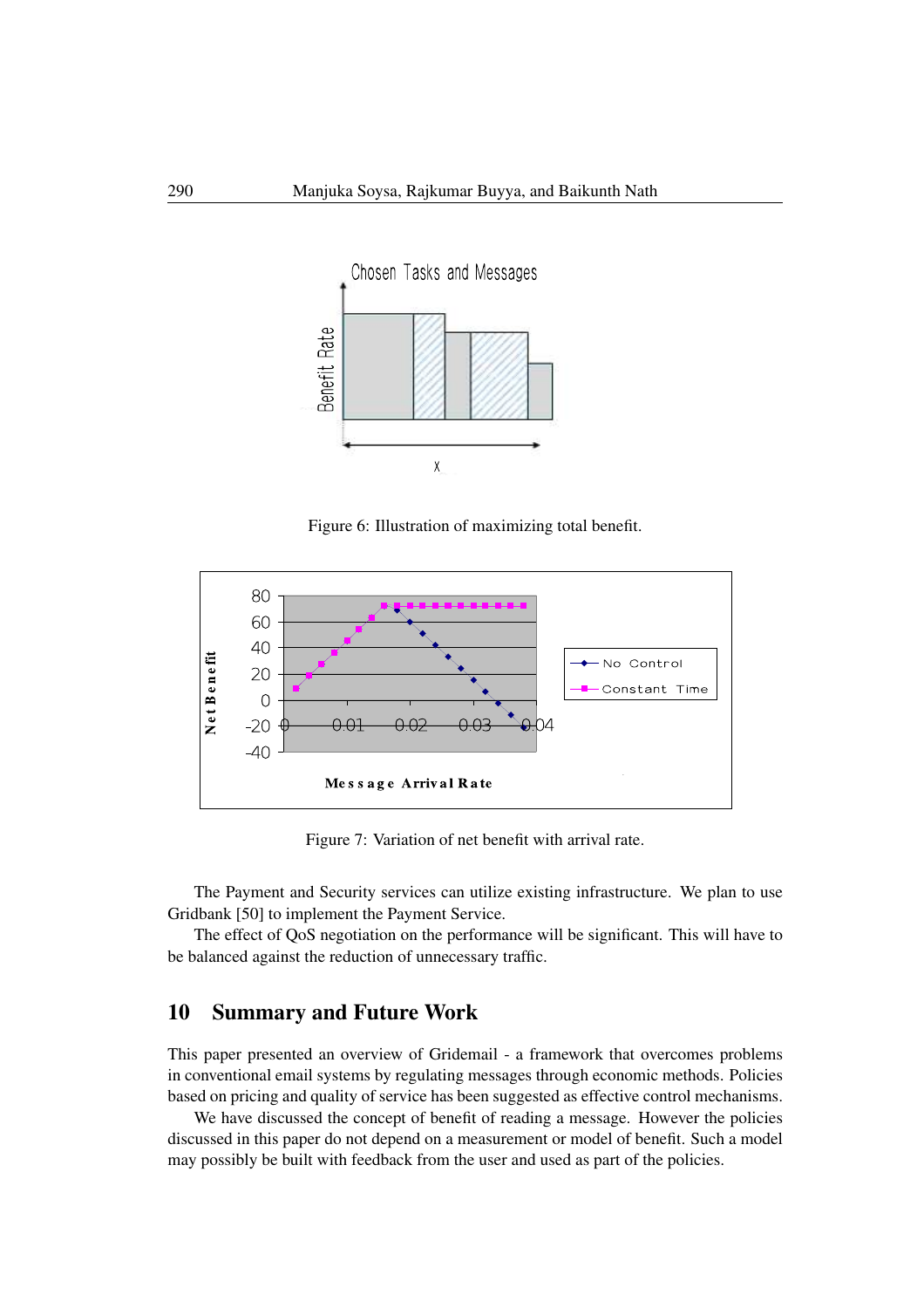

Figure 8: Effective pricing control.



Figure 9: Ineffective pricing control.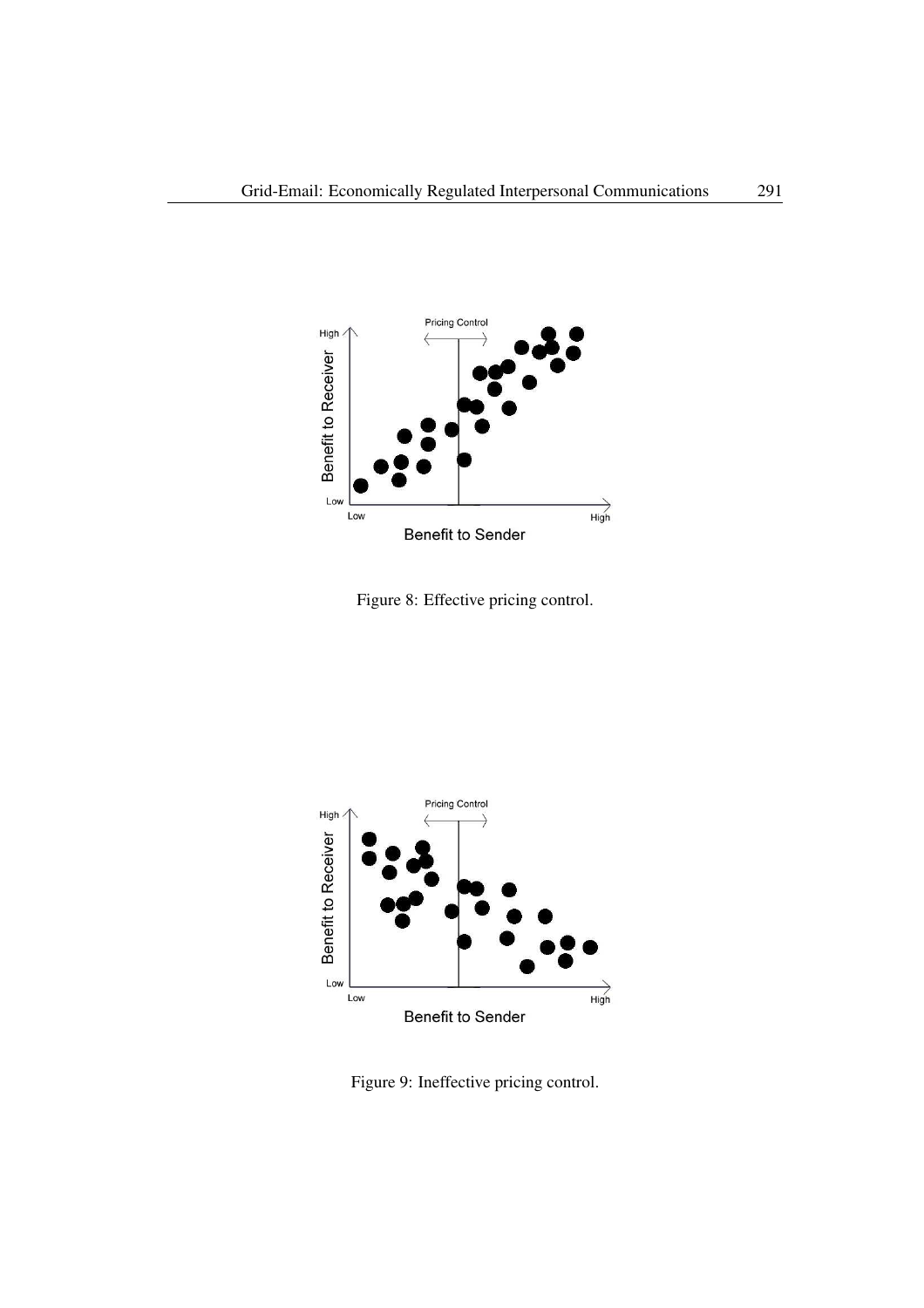

Figure 10: Classes of Service.

Future work includes implementation of a prototype and development of various economic-based valuation strategies for handling different classes of messages. Their application in bulk and other types of messaging will also be studied.

# References

- [1] Liudvikas, B. et al.: Inventory of Problems, *ASRG website, http://www.irtf.org/asrg/draft-asrg-inventory-of-problems.txt*, 2003.
- [2] Judge, P.: Taxonomy of anti-spam systems, Version3, *ASRG website, http://www.irtf.org/asrg/draft-asrg-taxonomy-anti-spam-systems.txt*, 2003.
- [3] Judge, P.: Proposals according to the taxonomy of anti-spam systems, *ASRG website, http://www.irtf.org/asrg/survey of proposals.htm,* 2003.
- [4] Asami, T. et al.: Taxonomy of SPAM and protection methods for Enterprise Networks, *ICOIN2002*, Berlin, pp 442-452, 2002.
- [5] Naor, P.: Regulation of queue size by levying tolls. *Econometrica*, Vol 37, No 1, pp 15-24, 1969.
- [6] Anbazhagan, M., Nagarajan, A.: Understanding quality of service for Web services. *IBM Developerworks website, http://www-106.ibm.com/developerworks/library/wsquality.html*, 2002.
- [7] Khong, W.: *The Law and Economics of Junk Emails*, Masters Thesis, University of Hamburg, 2001.
- [8] Cobb, S.: The Economics of Spam, *EPrivacyGroup Website, http://www.eprivacygroup.com*, 2003.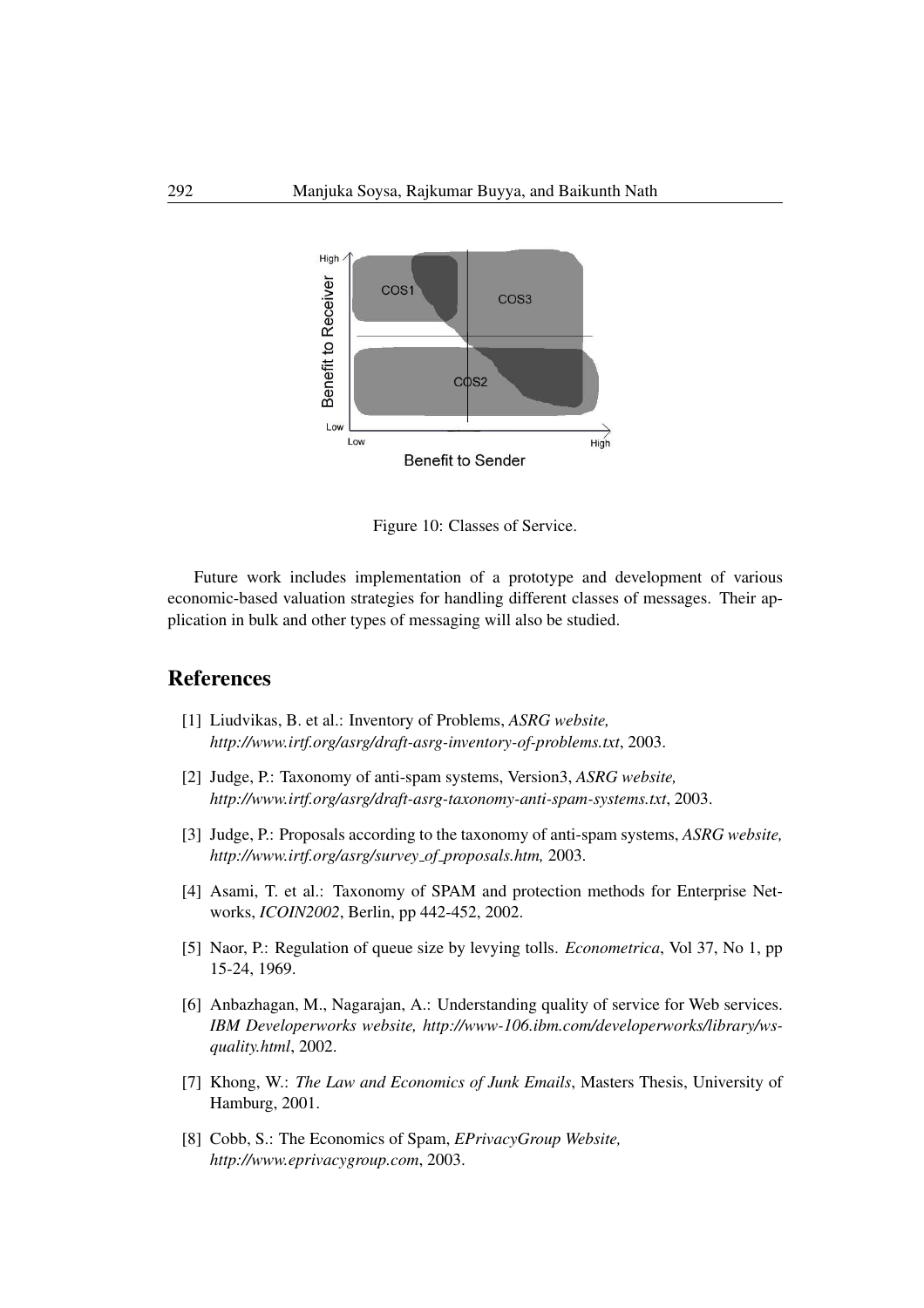- [9] Cynthia, D. and Naor, P.: *Pricing via Processing or Combatting Junk Mail*, CRYPTO'92, pp 139-147, SpringerVerlag, 1992.
- [10] Fakih, A.: Adaptive Mail Delivery Protocol, *IETF draft, http://www.ietf.org/internetdrafts/draft-fakih-amdp-00.txt*, 2003.
- [11] Schaivone, V. et al: Trusted Email Open Standard A Comprehensive Policy and Technology Proposal for Email Reform, *EPrivacyGroup Website, http://www.eprivacygroup.com*, 2003.
- [12] Brussin, D.: SpamSquelcher Reversing the economics of spam, *EPrivacyGroup Website, http://www.eprivacygroup.com*, 2003.
- [13] Brightmail Spam Statistics, *http://www.brightmail.com/spamstats.html*.
- [14] Coalition Against Unsolicited Bulk Email, Australia, http://www.caube.org.au
- [15] Centipaid corporation, http://www.centipaid.com
- [16] Heyman, D.P.: Optimal Operating Policies for M/G/1 queuing systems, *Operations Research*, Vol 16, pp 362-382, 1968.
- [17] Lippman, S.A et al: Individual versus social optimization in exponential congestion systems, *Operations Research*, Vol 25, pp 233-247, 1977.
- [18] Miller, B.: A queuing reward system with several customer classes, *Management Science*, Vol 16, pp234-245, 1969.
- [19] Amaditz, Kenneth C.: Canning 'Spam' in Virginia: Model Legislation to Control Junk E-mail. *Vanderbilt Journal of Law & Technolog,* Vol 4, 1999.
- [20] Bartels, David T.: Canning Spam: California Bans Unsolicited Commercial E-Mail, *McGeorge Law Review 30* , pp 420, 1999.
- [21] Carroll, Michael W.: Garbage In: Emerging Media and Regulation of Unsolicited Commercial Solicitations, *Berkeley Technology Law Journal*, Vol.11, p233, 1996.
- [22] Edwards, Lilian.: Canning the Spam: Is There a Case for Legal Control of Junk Electronic Mail?, *Law and the Internet: A Framework for Electronic Commerce*, ed. Lilian Edwards and Charlotte Waelde, 309–330. Oxford: Hart Publishing, 2000.
- [23] Fasano,Christopher D.: Getting Rid of Spam: Addressing Spam in Courts and in Congress, *Syracuse Law & Technology Journal, Vol* 3, 2000.
- [24] Gauthronet, S. and Etienne D.: Unsolicited Commercial Communications and Data Protection. *Brussels: Commission of the European Communities, Internal Market Directorate General, Contract no. ETD/99/B5-3000/E/96*, 2001.
- [25] Hatchett, E.: The Spam Ban: The Feasibility of a Law to Limit Unwanted Electronic Mail, *Cyberspace Law Journal*. http://raven.cc.ukans.edu/∼cybermom/CLJ/hatchett.html, 1998.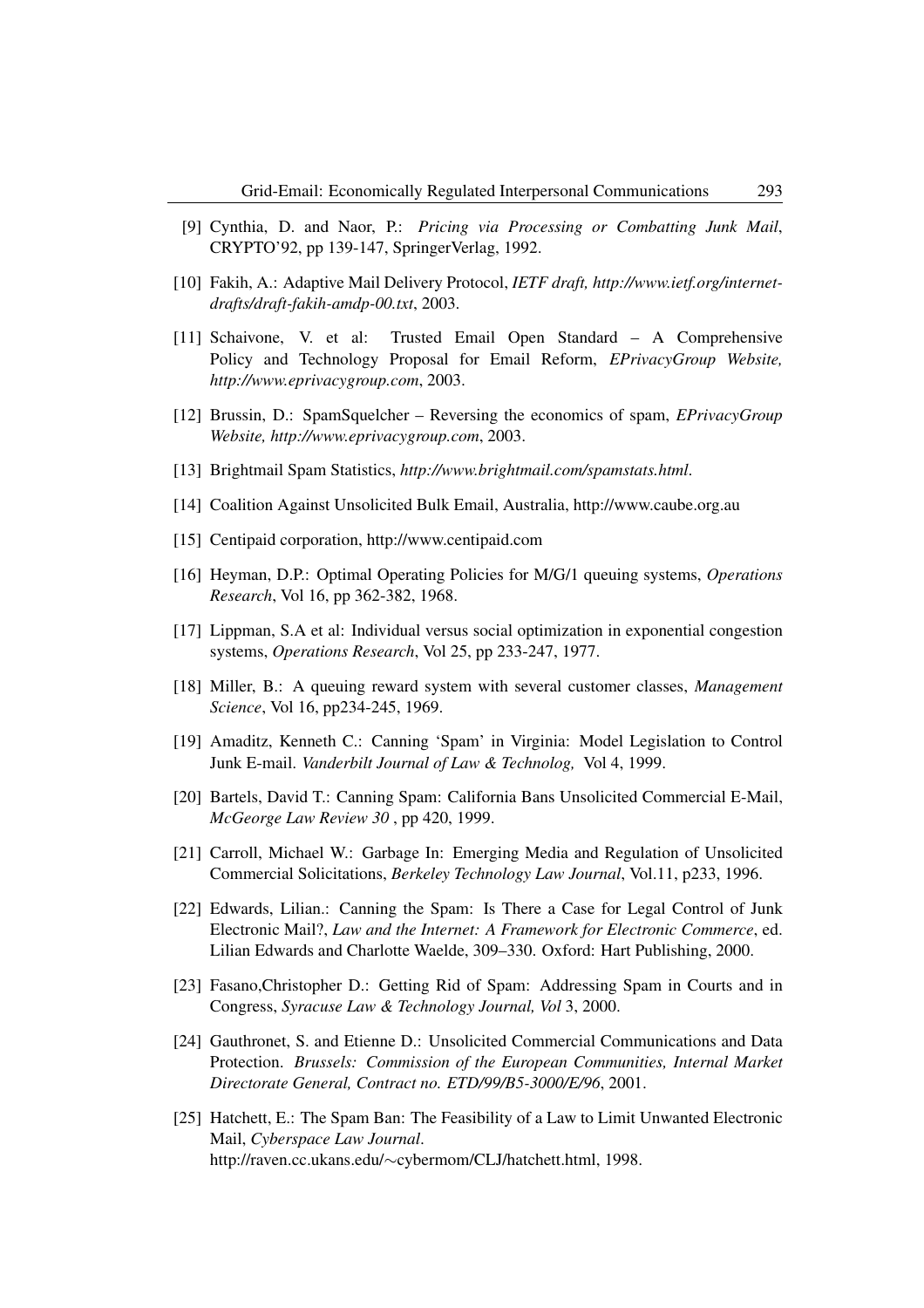- [26] Hawley, Anne E.: Taking Spam Out of Your Cyberspace Diet: Common Law Applied to Bulk Unsolicited Advertising via Electronic Mail, *University of Missouri at Kansas City Law Review 66*, pp 381–423, 1997.
- [27] Kappel, Jennifer M.: Government Intervention on the Internet: Should the Federal Trade Commission Regulate Unsolicited E-Mail Advertising?, *Administrative Law Review 51*, pg 1011, 1999.
- [28] Kosiba, Jeffrey L.: Legal Relief from Spam-Induced Internet Indigestion, *Dayton Law Review 25*, pg 187, 1999.
- [29] Lee, Richard C.: Cyber Promotions, Inc. v. America Online, Inc, *Berkeley Technology Law Journal 13*, pg 417, 1999.
- [30] Loren, Lydia Pallas: Regulating Cyberspace: A Case Study in SPAM, *http://www.cyberspacelaw.org/loren/index.html*.
- [31] Miller, Gary: How to Can Spam: Legislating Unsolicited Commercial E-Mail, *Vanderbilt Journal of Entertainment Law & Practice 2, no. 1*, pg 127, 2000.
- [32] Miller, Steven.: Washington's 'Spam Killing' Statute: Does It Slaughter Privacy in the Process?, *Washington Law Review 74*, pg 453, 1999.
- [33] Moorefield, Gary S.: SPAM—It's Not Just for Breakfast Anymore: Federal Legislation and the Fight to Free the Internet From Unsolicited Commercial E-Mail, *Boston University Journal of Science & Technology Law 5* , pg 10, 1999.
- [34] Morgan, G. : Spam Law: Legal Regulation of Junk E-Mail, *http://www.tjg.co.uk/topical/information technology/spam email.html*, 1997.
- [35] Ochoa, M.: Recent State Laws Regulating Unsolicited Electronic Mail, *Computer & High Technology Law Journal 16*, pg 459, 2000.
- [36] Simmons, Derek D.: No Seconds on Spam: A Legislative Prescription to Harness Unsolicited Commercial E-Mail, *Journal of Small & Emerging Business Law 3*, pg 389, 1999.
- [37] Pruitt, S.: Anti-spam legislation not effective, FTC chief says, *ComputerWeekly.com*, *http://www.computerweekly.com/Article124287.htm*, 2003.
- [38] Burgess, T.: Fighting E-Mail Spammers, *http://eddie.cis.uoguelph.ca/*∼*tburgess/local/spam.html*, 1999.
- [39] Coalition Against Unsolicited Commercial Email: SMTP Banner Notification Proposal, *http://www.cauce.org/proposal/index.shtml*.
- [40] CERT Coordination Center: Email Bombing and Spamming. Pittsburg: Carnegie Mellon University, *http://www.cert.org/tech tips/email bombing spamming.html*, 1999.